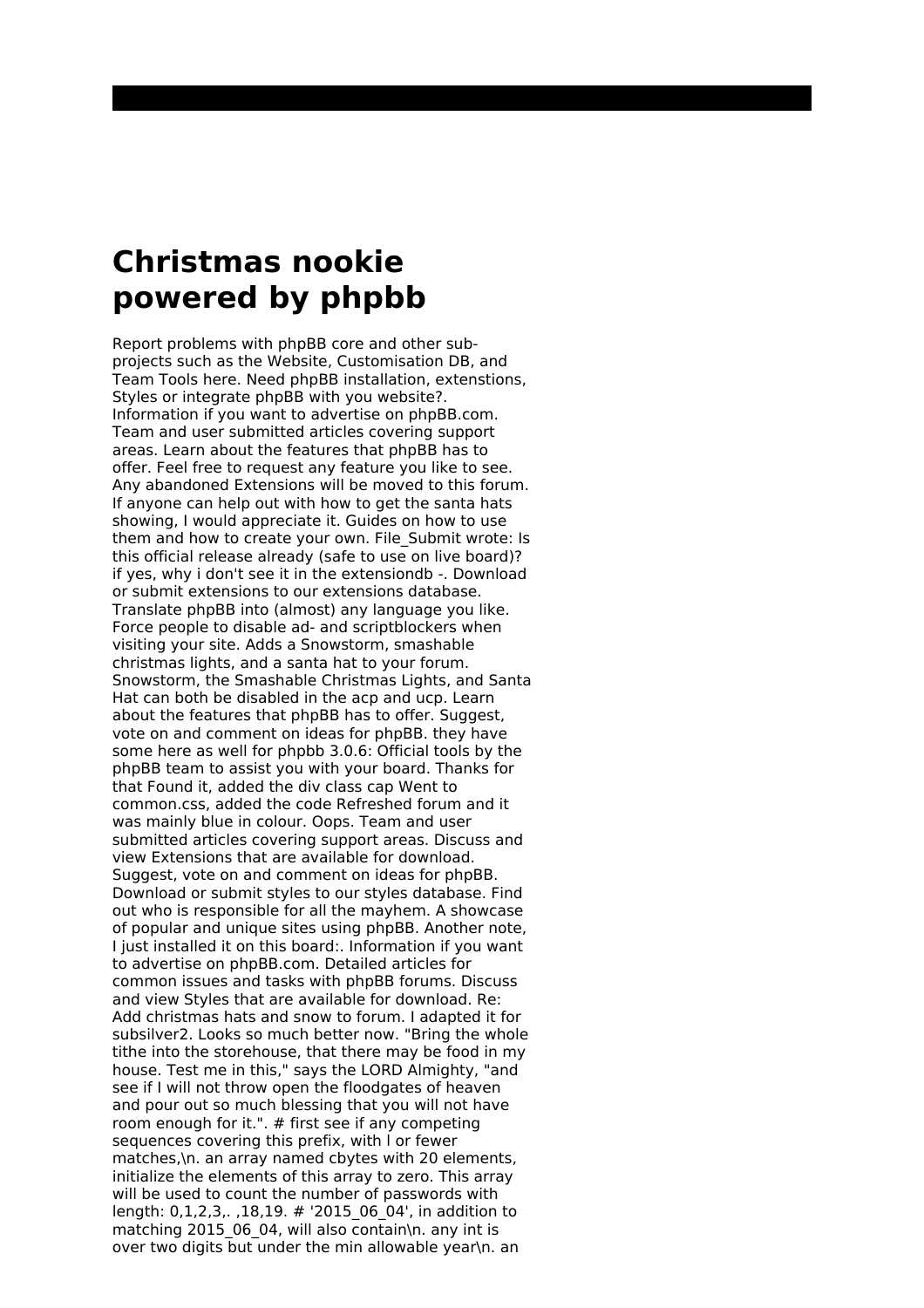array named cnumb with 20 elements, initialize the elements of this array to zero. This array will be used to count the number of passwords with of length: 0,1,2,3,. ,18,19 that contain ONLY numbers. Even during the LAW where a specific form of tithing was REQUIRED, it was only for some of the people. There was never a universal tenth that was REQUIRED from everybody. In addition, even during that time after the tithe was instituted at the beginning of the Israelites' second year in the wilderness, God PREFERRED freewill offerings. Study all this out for yourself starting in Exodus 35:5. It comes as no surprise to me that Billy Graham has a succinct, yet powerful quote about tithing in his life that I believe to be 100% true as well:. As Christians, we have to understand that the Old Testament verses like these have to be viewed in light of Jesus' work on the cross. relevant subs  $=$  (sub for sub in subs when sub of password  $c\overline{h}$ ars)\n. "Bring the whole tithe into the storehouse, so that there may be food in My house, and test Me now in this," says the LORD of hosts, "if I will not open for you the windows of heaven and pour out for you a blessing until it overflows."– Mal 3:10 NASB. also, for each password: determine whether or not the password is composed of only the digits 0 thru 9. If the password is all digits add one to the value of cnumb for the length of the password (e.g., if the password is 7 bytes long AND contains only digits, add 1 to cnumb[7] ) ( Hint: if isNAN( password string ) is true, the password contains at least one byte that is NOT a digit; if false the password is composed of digits only). In Matthew 23:23 and Luke 11:42 Jesus referred to tithing as something that should not be neglected. . match.base\_guesses \* match.uppercase\_variations \* match.133t\_variations \* reversed\_variations\n\n START\_UPPER: /^[A-Z][^A-Z]+\$/\n END\_UPPER: /^[^A- $Z$ ]+[A-Z]\$/\n ALL\_UPPER: /^[^a-z]+\$/\n ALL\_LOWER:  $/$ ^[^A-Z]+\$/\n\n uppercase variations: (match) ->\n. in column 2 place the count of words that begin with the specified letter. split the data from step 2 into an array named a. Years ago I worked at a bank as a teller, and I witnessed a local pastor do some things with tithe checks that didn't quite sit right with me. There was nothing illegal going on (that I knew of any way) and there was no proof that he wasn't using the money as he should. No, it doesn't make sense that when we give all this money away, things will actually be better– but I have found it to be true in. # helper: step backwards through optimal.m starting at the end,\n. break if @empty sub # corner case: password has no relevant subs.\n.  $#$  obtain the product term in the minimization function by multiplying m's guesses\n. It really is like all the other areas of our walk with God– it requires FAITH. # dates without separators are between length 4 '1191' and 8 '11111991'\n. Show NO HTML. Show only the javascript for the function p2. # same structure as optimal.m -- holds the overall metric.\n. Today, tithes are normally voluntary and paid in. # a shorter match sequence spanning the same prefix, optimal.m[k][l] is undefined.\n. Over the years of my giving journey, I have had plenty of moments where I was giving in faith. Moments where I could tell God was asking me to give beyond my comfort level. 1. (50 points) The textarea shown to the left is named ta in a form named f1. It contains the top 10,000 passwords in order of frequency of use -- each followed by a comma (except the last one). When the "Execute p1" button is clicked the javascript function p1 is executed. This function: If video is your thing, check